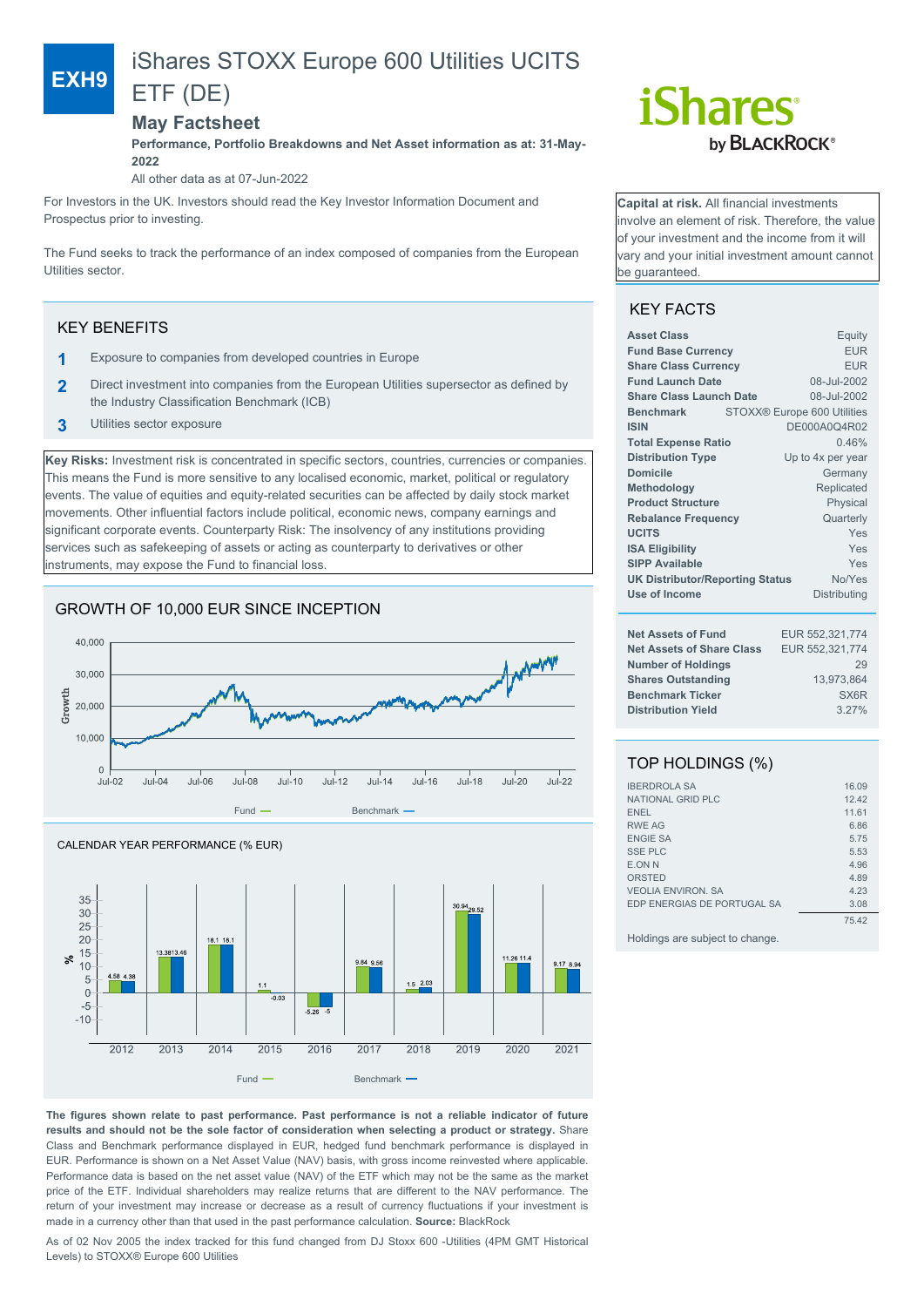| SECTOR BREAKDOWN (%)                                                                            |                                        |
|-------------------------------------------------------------------------------------------------|----------------------------------------|
|                                                                                                 | Fund                                   |
| Utilities                                                                                       | 99.64                                  |
| Cash and/or Derivatives                                                                         | 0.36                                   |
|                                                                                                 |                                        |
| PORTFOLIO CHARACTERISTICS<br><b>Price to Earnings (TTM) Ratio</b><br><b>Price to Book Ratio</b> | 14.89x<br>1.89x                        |
| DEALING INFORMATION                                                                             |                                        |
| <b>Exchange</b><br><b>Ticker</b><br><b>Bloomberg Ticker</b>                                     | Xetra<br>EXH <sub>9</sub><br>SX6PEX GY |

**RIC** SX6PEX.DE **SEDOL** B4MXM64 **Trading Currency** EUR This product is also listed on: Berne Stock Exchange

#### GEOGRAPHIC BREAKDOWN (%)



Geographic exposure relates principally to the domicile of the issuers of the securities held in the product, added together and then expressed as a percentage of the product's total holdings. However, in some instances it can reflect the location where the issuer of the securities carries out much of their business.

#### **GLOSSARY**

**Total Expense Ratio (TER):** A measure of the total costs associated with managing and operating a fund. The TER consists primarily of the management fee plus other expenses such as trustee, custody, or operating expenses. It is expressed as a percentage of the fund's total net asset value. **Distribution yield:** The distribution yield represents the ratio of distributed income over the last 12 months to the fund's current Net Asset Value.

**Product Structure:** Indicates whether the fund buys the actual underlying securities in the index (i.e. Physical) or whether the fund gains exposure to those securities by buying derivatives, such as swaps (known as 'Synthetic'). Swaps are a form of contract that promises to provide the return of the security to the fund, but the fund does not hold the actual security. This can introduce a risk that the counterparty defaults on the "promise" or contract.

**Methodology:** Indicates whether the product is holding all index securities in the same weight as the index (replicating) or whether an optimised subset of index securities is used (optimised/sampled) in order to efficiently track index performance.

**Want to learn more?**  $\left(\frac{8}{3}\right)$  +44 845 357 7000  $\left(\frac{1}{2}\right)$  info@ishares.co.uk  $\left(\frac{4}{2}\right)$  [www.ishares.co.uk](http://www.ishares.co.uk)

#### **IMPORTANT INFORMATION:**

BlackRock Advisors (UK) Limited, which is authorised and regulated by the Financial Conduct Authority ('FCA'), registered office at 12 Throgmorton Avenue, London, EC2N 2DL, England, Tel +44 (0)20 7743 3000. For your protection, calls are ususally recorded. The German domiciled funds are "undertakings for collective investment in transferable securities" in conformity with the directives within the meaning of the German Law on the investments. These funds are managed by BlackRock Asset Management Deutschland AG which is authorised and regulated by the Bundesanstalt für Finanzdienstleistungsaufsicht.

BlackRock has not considered the suitability of this investment against your individual needs and risk tolerance. The data displayed provides summary information, investment should be made on the basis of the relevant Prospectus which is available from your Broker, Financial Adviser or BlackRock Advisors (UK) Limited. We recommend you seek independent professional advice prior to investing.

This document is not, and under no circumstances is to be construed as an advertisement or any other step in furtherance of a public offering of shares in the United States or Canada. This document is not aimed at persons who are resident in the United States, Canada or any province or territory thereof, where the companies/securities are not authorised or registered for distribution and where no prospectus has been filed with any securities commission or regulatory authority. The companies/securities may not be acquired or owned by, or acquired with the assets of, an ERISA Plan.

Investment in the products mentioned in this document may not be suitable for all investors. The price of the investments may go up or down and the investor may not get back the amount invested. Your income is not fixed and may fluctuate. The value of investments involving exposure to foreign currencies can be affected by exchange rate movements. We remind you that the levels and bases of, and reliefs from, taxation can change.

In respect of the products mentioned this document is intended for information purposes only and does not constitute investment advice or an offer to sell or a solicitation of an offer to buy the securities described within. This document may not be distributed without authorisation from the manager.

The STOXX® Europe 600 Utilities index and the trademarks used in the index name are the intellectual property of STOXX Limited, Zurich, Switzerland and/or its licensors. The index is used under license from STOXX. The securities based on the index is in no way sponsored, endorsed, sold or promoted by STOXX and/or its licensors and neither STOXX nor its licensors shall have any liability with respect thereto.

© 2022 BlackRock, Inc. All Rights reserved. BLACKROCK, BLACKROCK SOLUTIONS, iSHARES, BUILD ON BLACKROCK, SO WHAT DO I DO WITH MY MONEY are registered and unregistered trademarks of BlackRock, Inc. or its subsidiaries in the United States and elsewhere. All other trademarks are those of their respective owners. ©<br>RI ACKROCK®